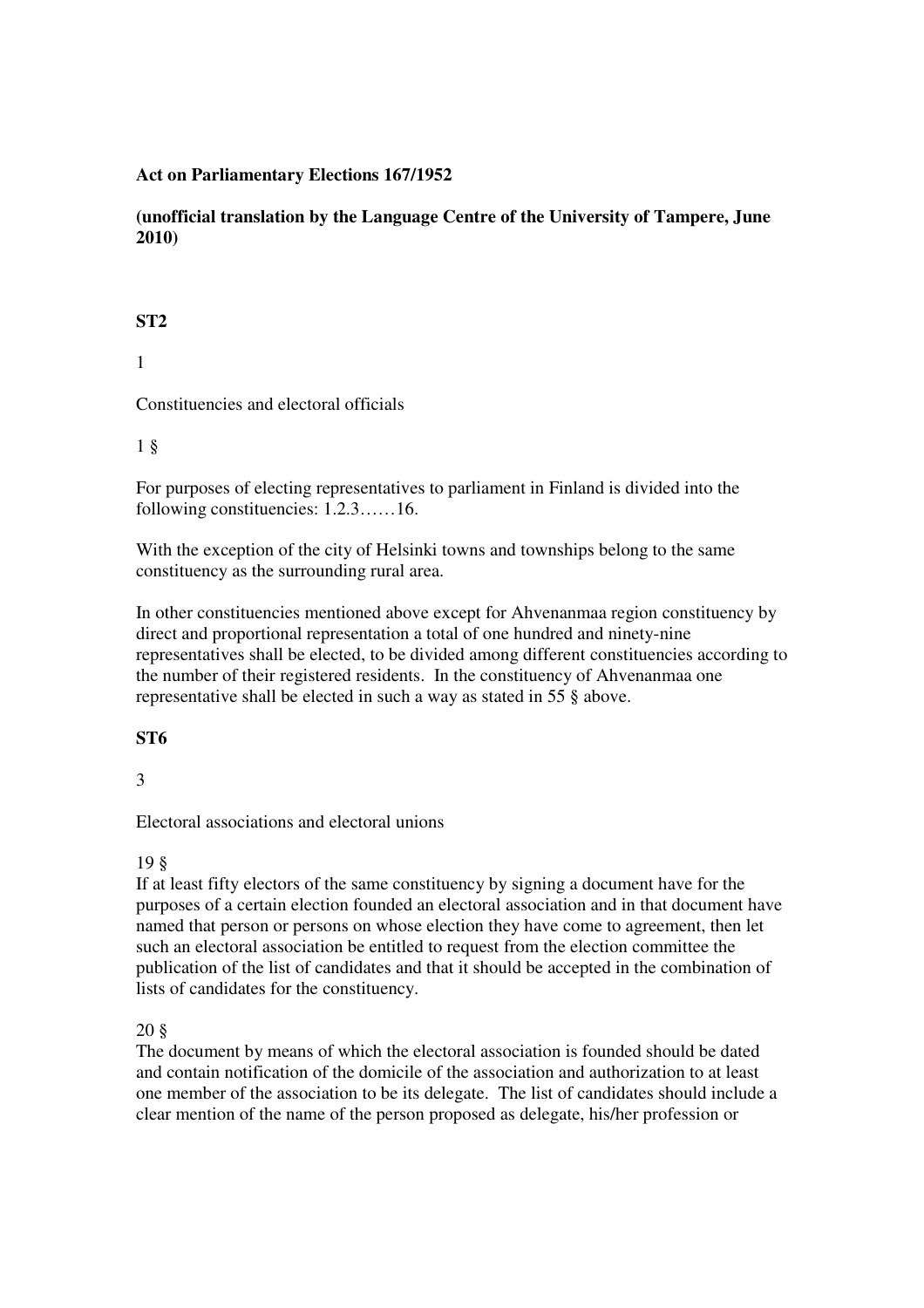occupation and domicile, and there may be mention in case of that contained in 23,24 and 33 § above of one reserve.

The same person may not stand as a candidate or reserve candidate in more than one constituency.

The said document may also include notification of the general aim which the association wishes to have achieved.

# **ST7**

#### 26 §

Let two or more electoral associations in the same constituency be entitled to merge into an electoral union.

Let such merging occur in such a way that each association produces a statement on the founding of the electoral union and makes an announcement of this to the election committee in the application letter referred to in 21 §.

Let there not be more candidates in any electoral union than there may be representatives elected.

#### 28 §

Let not an electoral association which already belongs to an electoral union merge with a second electoral union. Let not different electoral unions merge with one another.

## **ST10**

#### 46 §

Let each elector be entitled in the election to vote either for the list of candidates in the final combination of the lists of candidates of his/her constituency in which that person is enfranchised, or then for one individual s/he wishes.

## 47 §

If an elector wishes to cast his/her vote for the benefit of some list of candidates which has been included in the final combination of lists of candidates for his/her constituency, let him/her mark that number which is on the combination of the list of clients, on the ballot paper with a line at the encircles point so clearly that there can be no doubt as to which list of candidates s/he means.

If the elector does not accept any combination of list of candidates in his/her constituency let him/her clearly write on the ballot paper in the space reserved for it the name of that person for whom s/he wishes to vote, also his/her profession or occupation and domicile.

## **ST13**

7

68 §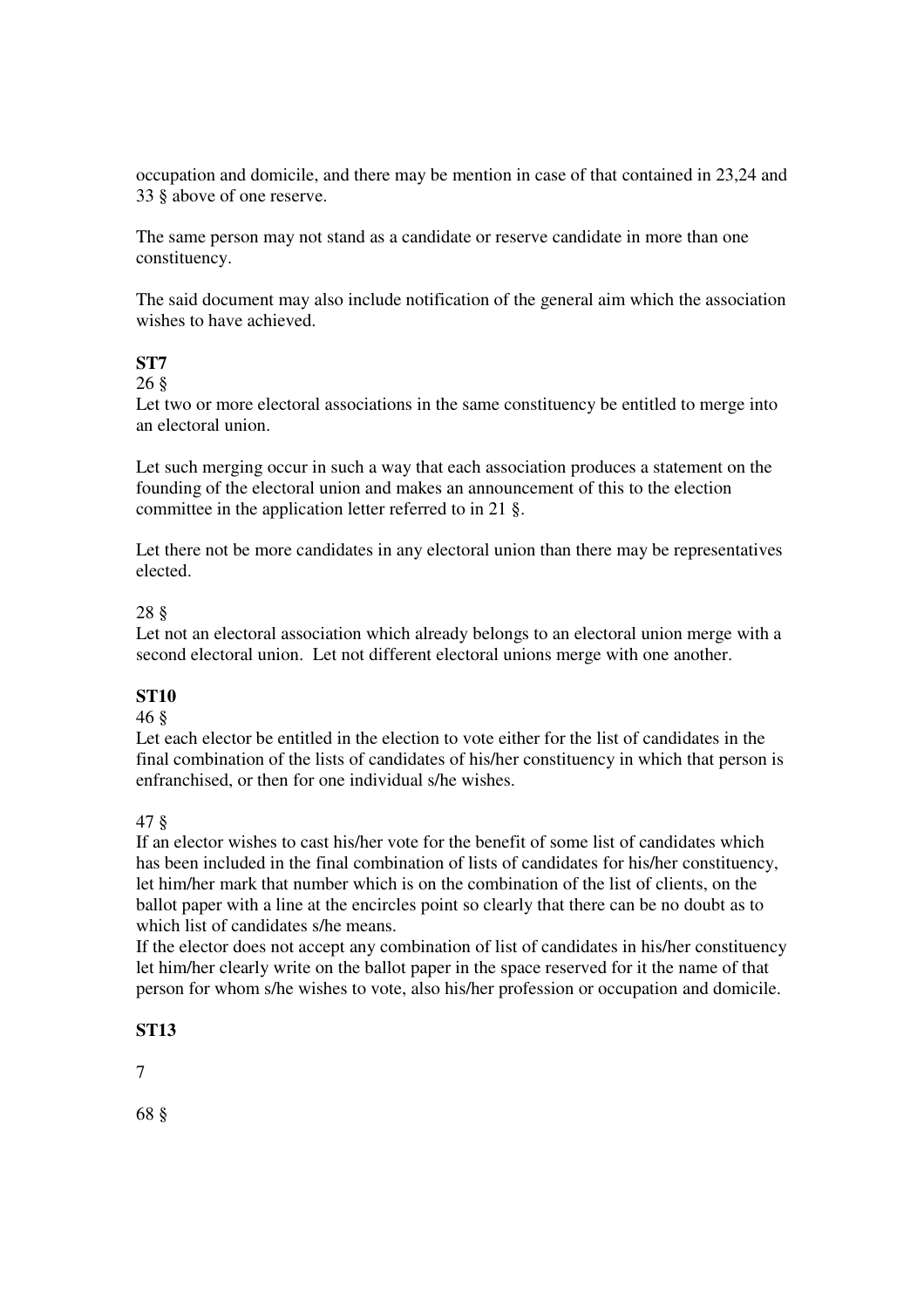The one for whom the elector votes in the first place will receive one vote and in the second place half a vote.

The votes so received by each candidate added together will be the number of votes s/he has received.

### 70 §

Ballot papers given for the benefit of the same list of candidates of an electoral association will be deemed a simple block of votes.

Likewise those ballot papers which under 47 § 2 above vote for the same person will be deemed a simple block of votes.

# **ST 14**

## 71 §

Candidates of the same simple block of votes will take priority over each other according to the size of the number of votes which each according to 68 § has received in the block of votes, and they shall be deemed to be in that order to be determined by all the group's electors.

Each candidate of the simple block of votes shall thus be given to determine priority between his/her and other candidates a comparative number which for the fist candidate of the block of votes shall be the same as the entire number of ballot papers in the group and for the second one half thereof.

## 72 §

Those simple blocks of votes which belong to the same electoral union form a combined block of votes in which their candidates shall take priority over others according to the size of their comparative numbers which each of them had obtained according to 71 § 2 above. If some candidate is common to two or more of those simple blocks of votes, that candidate's comparative numbers' total will indicate the ranking.

In the mentioned order new comparative numbers will be given to the candidates of the combined block of votes in such a way that the first candidate receives as his/her comparative number the total number of ballot papers of the block of votes, the second half thereof, the third one third and the fourth a quarter and so on.

## 73 §

If someone in another instance than what is stated in 72 § is a common candidate in two or more blocks of votes, simple or combined, let his/her total comparative numbers determine his/her final comparative number.

74 §